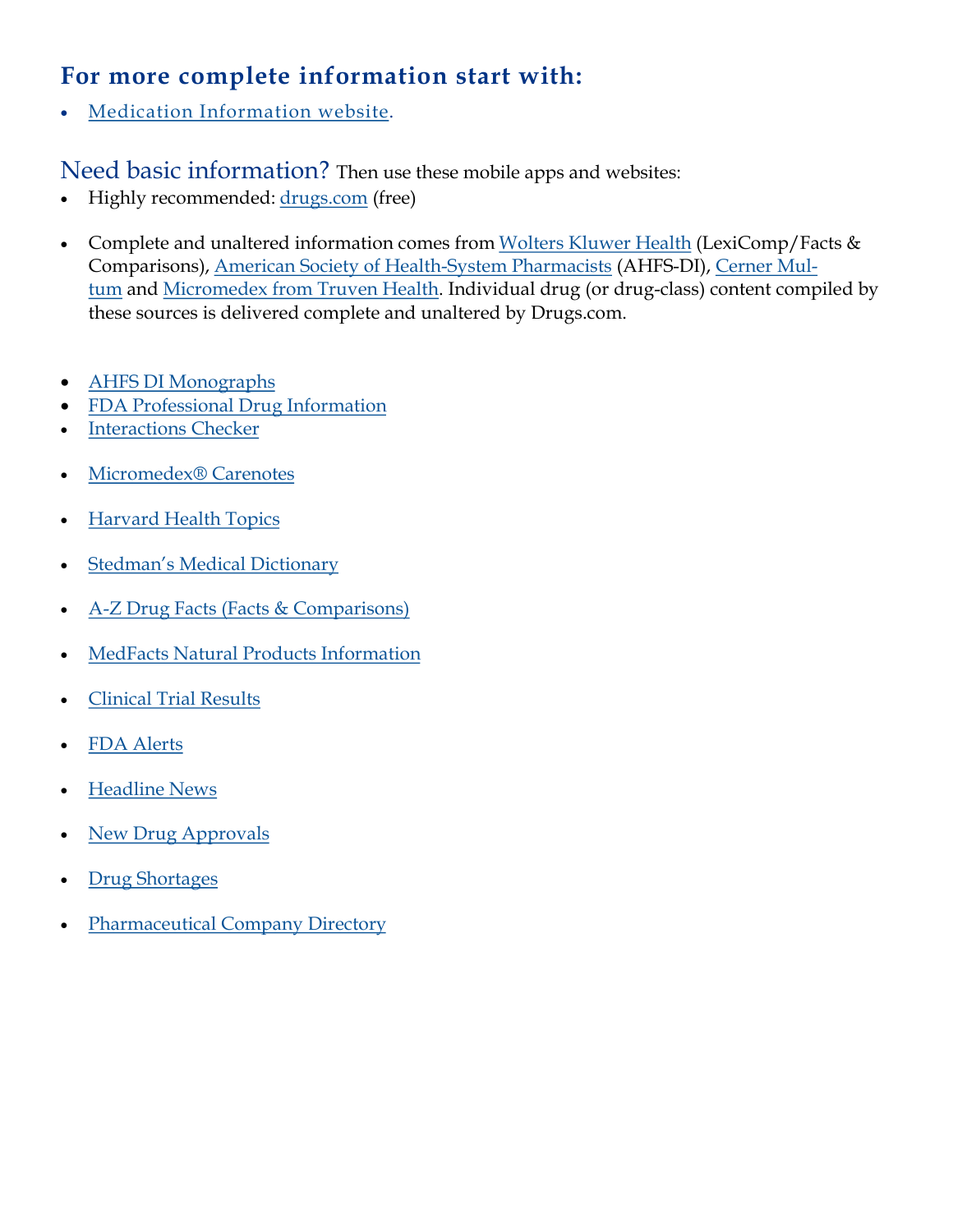- [Clinical Pharmacology](https://www.clinicalkey.com/pharmacology/)
- Subscription pays for improved cross-referencing of terms across the databases
- ~\$300/year for information comparable to Drugs.com
- For Hampton University off-campus access, students/faculty must:
- Go to the HU Harvey Library Website : <http://lib.hamptonu.edu/>
- Click on the (Research) Databases A-Z
- The Ezproxy login screen will appear
- Login with your HU Infotech Account
- Then you will be authenticated to access the databases.

### How much does that cost?

Try [GoodRx](http://www.goodrx.com/) or [Drugs.com](https://www.drugs.com/price-guide/)

## Have a complex issue? Start here

 [Cochrane Library:](http://www.cochranelibrary.com/) a global independent network of researchers, professionals, patients, carers, and people interested in health. There is a good chance they already reviewed the issue.

## Need to do a literature search? Then use these:

#### **Free:**

- [Medline via](https://scholar.google.com/) PubMed
- Want to keep up to date? Then create an alert using your search criteria.
- [Google Scholar](https://scholar.google.com/)
- [Powerpoint presentation](https://drive.google.com/open?id=0B5f-KfHxkvogUmtCYWVyRENRaDg) on how to search PubMed, Google Scholar, and Cochrane Library